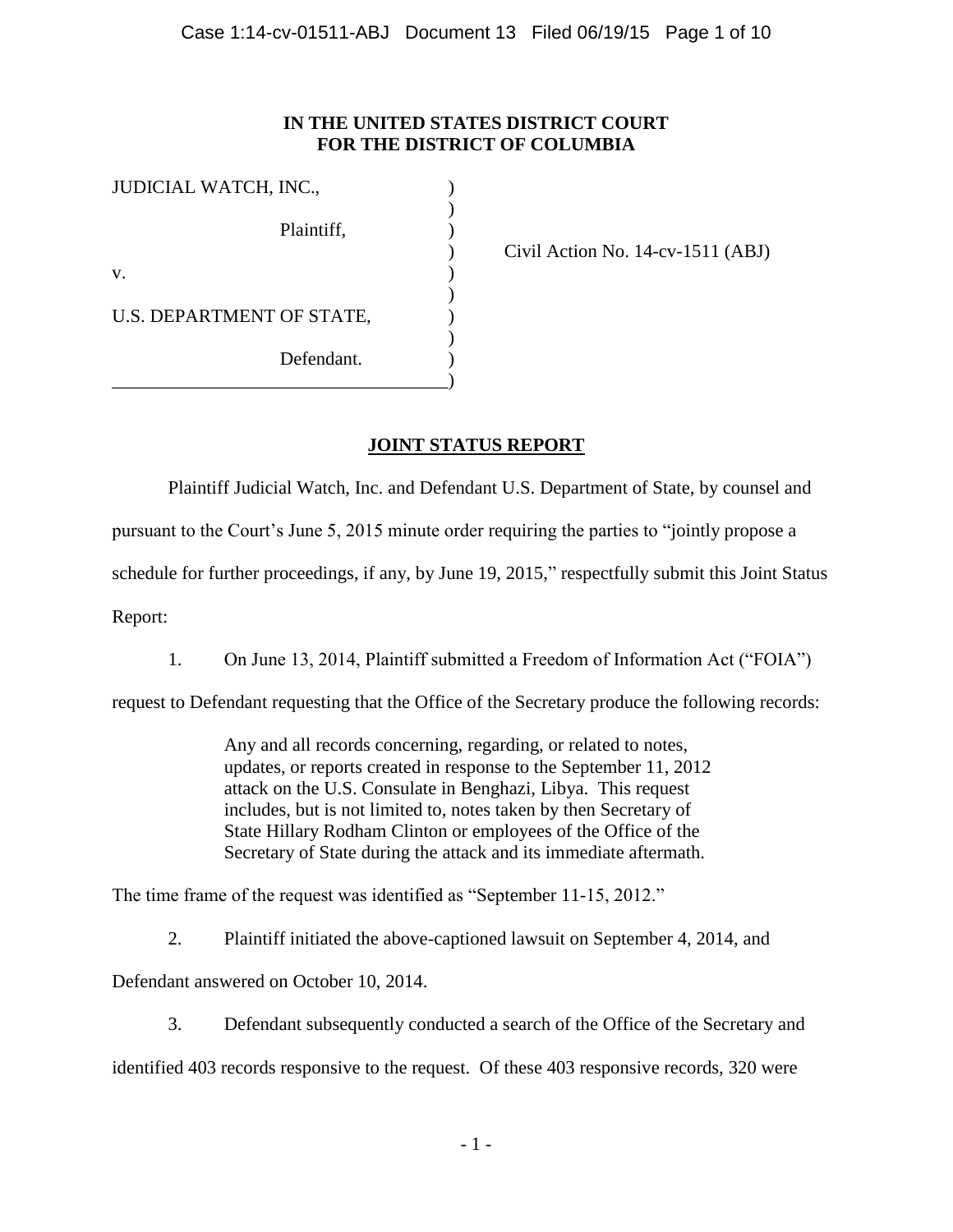#### Case 1:14-cv-01511-ABJ Document 13 Filed 06/19/15 Page 2 of 10

produced without redactions, 71 were produced with redactions, and 12 were withheld in full. Defendant cited FOIA Exemptions 1, 5, and 6 in redacting or withholding responsive records. Defendant released those records not withheld in full to Plaintiff in a series of four rolling productions.

4. In addition, Defendant searched the collection of approximately 30,000 emails, comprising approximately 55,000 pages, provided to Defendant by former Secretary of State Hillary Rodham Clinton. Defendant released 68 responsive records from this collection and provided Plaintiff with a link to Defendant's FOIA website where the records can be accessed. Portions of these records have been withheld under FOIA Exemptions 5 and 6. Defendant has not stated whether it identified any responsive records from this collection that are being withheld under claim of exemption.

5. Plaintiff recommends that the Court order Defendant to conduct additional searches and to provide Plaintiff with certain information; Defendant recommends that the Court adopt a briefing schedule. The parties also submit the following further statements in support of their respective positions:

#### **Plaintiff's Further Statement**

6. Plaintiff objects to Defendant's assertion that it has completed its search for records responsive to the request. In light of the extraordinary and unprecedented revelations in March 2015 that Mrs. Clinton exclusively used one or more non-"state-gov" email addresses to conduct official business during her tenure as secretary of state and at least four of Mrs. Clinton's closest advisors, Cheryl Mills, Philippe Reins, Jacob Sullivan, and Huma Abedin, reportedly used non-"state.gov" email addresses to conduct at least some official business,  $^{1}$ 

<sup>1</sup> Michael S. Schmidt, "In Clinton Emails on Benghazi, Rare Glimpse at Her Concerns,"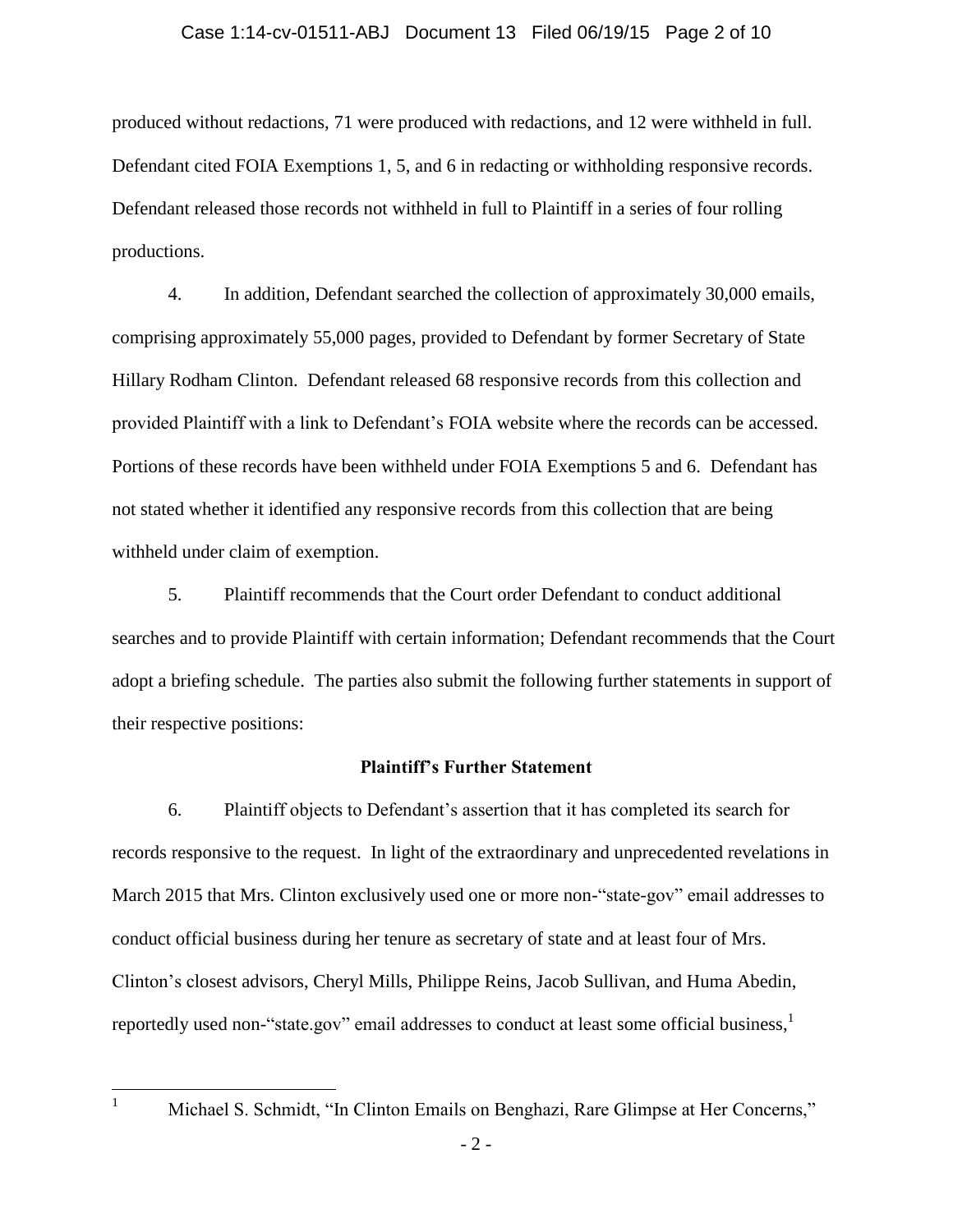#### Case 1:14-cv-01511-ABJ Document 13 Filed 06/19/15 Page 3 of 10

FOIA obligates Defendant to do more than simply search the Office of the Secretary and review the 55,000 pages of emails subsequently made available by Mrs. Clinton. Not only does the request directly concern Mrs. Clinton's email communications, but records already produced by Defendant demonstrate that Ms. Mills, Mr. Reins, and Mr. Sullivan communicated by email about the subject matter of the request – Defendant's response to the September 11, 2012 terrorist attack on the U.S. Consulate in Benghazi, Libya. Under the circumstances, limiting the search to the Office of the Secretary and the 55,000 pages produced by Mrs. Clinton was not reasonably calculated to uncover all relevant documents.<sup>2</sup>

7. Specifically, Defendant should be ordered to do the following, at a minimum, to fulfill its FOIA obligations:

A. Identify to Plaintiff and the Court all State Department officials who used "clintonemail.com" email addresses to conduct official business and the addresses used by each official;

B. Identify to Plaintiff and the Court all devices (desktop computers, laptop computers, tablets, iPads, Blackberries, smart phones, *etc*.) used by the officials identified in response to paragraph A and any disk image, clone, duplication or backups of such devices;

C. Search all devices and any disk image, clone, duplication or backups of any devices identified in response to paragraph B;

*New York Times*, (March 23, 2015).

<sup>2</sup> "An agency fulfills its obligations under FOIA if it can demonstrate beyond material doubt that its search was 'reasonably calculated to uncover all relevant documents.'" *Valencia-Lucena v. Coast Guard*, 180 F.3d 321, 325 (D.C. Cir. 1999) (quoting *Truitt v. Dep't of State*, 897 F.2d 540, 542 (D.C. Cir. 1990)); *see also Steinberg v. Dep't of Justice*, 23 F.3d 548, 551 (D.C. Cir. 1994). The adequacy of an agency's search for documents under FOIA "is judged by a standard of reasonableness and depends, not surprisingly, upon the facts of each case." *[Weisberg](http://www.lexis.com/research/buttonTFLink?_m=4fa80ede0a10f8b505455c8af5ddc3cf&_xfercite=%3ccite%20cc%3d%22USA%22%3e%3c%21%5bCDATA%5b2015%20U.S.%20Dist.%20LEXIS%2061842%5d%5d%3e%3c%2fcite%3e&_butType=3&_butStat=2&_butNum=37&_butInline=1&_butinfo=%3ccite%20cc%3d%22USA%22%3e%3c%21%5bCDATA%5b745%20F.2d%201476%2c%201485%5d%5d%3e%3c%2fcite%3e&_fmtstr=FULL&docnum=22&_startdoc=1&wchp=dGLbVzt-zSkAl&_md5=6ea6569c56bed690bb31512019d0ad73)  v. Dep't of Justice*[, 745 F.2d 1476, 1485 \(D.C. Cir. 1984\).](http://www.lexis.com/research/buttonTFLink?_m=4fa80ede0a10f8b505455c8af5ddc3cf&_xfercite=%3ccite%20cc%3d%22USA%22%3e%3c%21%5bCDATA%5b2015%20U.S.%20Dist.%20LEXIS%2061842%5d%5d%3e%3c%2fcite%3e&_butType=3&_butStat=2&_butNum=37&_butInline=1&_butinfo=%3ccite%20cc%3d%22USA%22%3e%3c%21%5bCDATA%5b745%20F.2d%201476%2c%201485%5d%5d%3e%3c%2fcite%3e&_fmtstr=FULL&docnum=22&_startdoc=1&wchp=dGLbVzt-zSkAl&_md5=6ea6569c56bed690bb31512019d0ad73)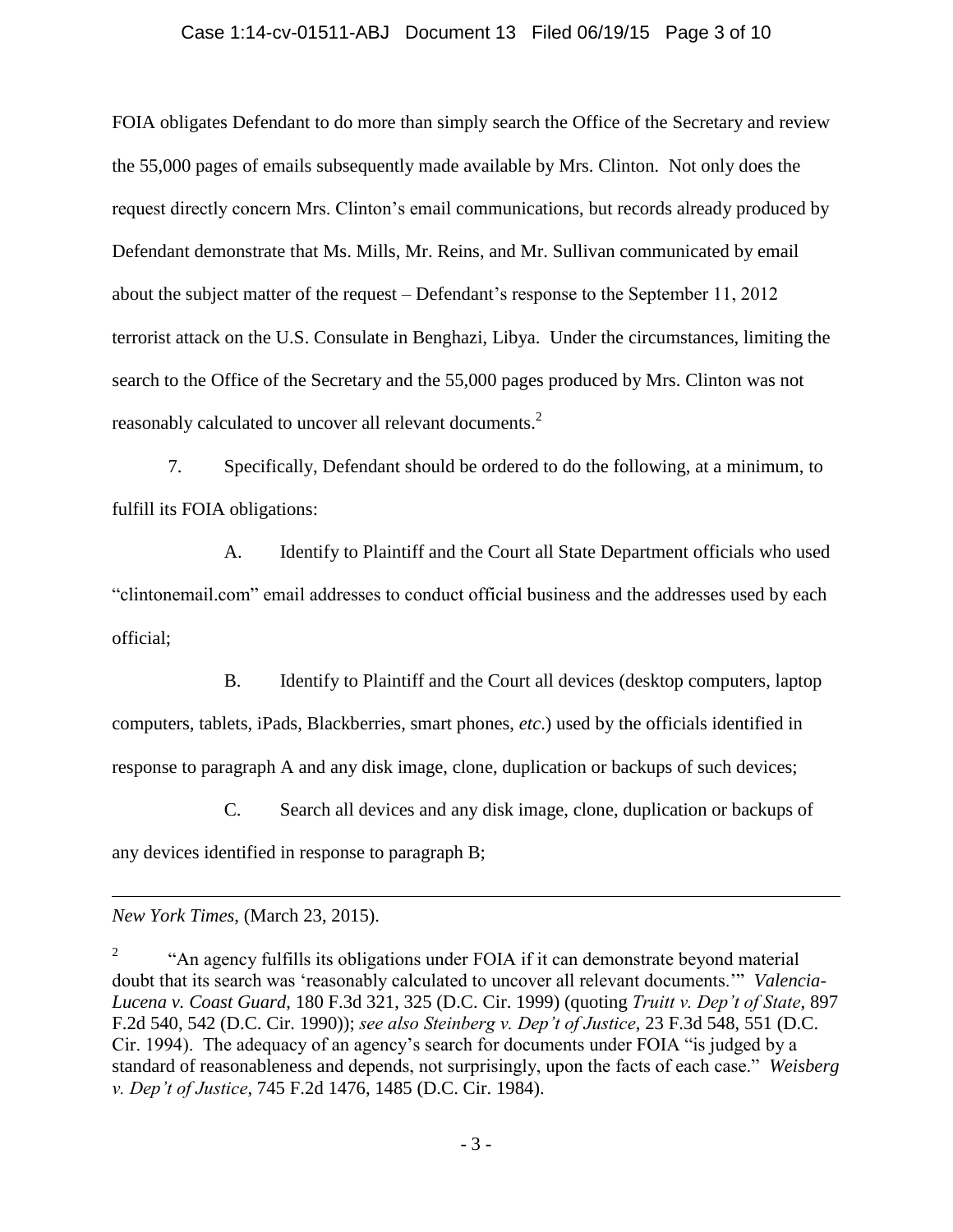#### Case 1:14-cv-01511-ABJ Document 13 Filed 06/19/15 Page 4 of 10

D. Search all State Department email accounts for emails sent to or received from "clintonemail.com" email addresses;

E. Search all paper and electronic records of Ms. Mills, Ms. Reins, Ms. Sullivan, Ms. Abedin, and any other State Department officials who used "clintonemail.com" email addresses to conduct official business;

F. Search all paper and electronic records of the Executive Secretariat; and

G. Search the server that hosted the "clintonemail.com" email addresses used by Mrs. Clinton, Ms. Mills, Mr. Reins, Mr. Sullivan, and Ms. Abedin, any disk image, clone, or duplication of the server's hard drive, and any backup tapes.<sup>3</sup>

8. Plaintiff submits that there is no reason to delay initiation of these additional, remedial search efforts, much less wait until summary judgments motions are fully briefed and adjudicated – which, under Defendant's proposed briefing schedule would not likely be until spring 2016 at the earliest*.* Defendant does not deny that Mrs. Clinton set up and used her own email server for her official communications and for the official communications of some of her top advisors. Defendant also readily admits that it limited its search to records in the Office of the Secretary and the collection of emails produced by Mrs. Clinton. As Mrs. Clinton was Defendant's head at the time she set up and used her own email server for her official communications and those of her top advisors, her actions must be attributed to Defendant. It was Defendant that created this extraordinary and unprecedented situation so directly affecting

 $\overline{3}$ While Mrs. Clinton's counsel, David Kendall of Williams & Connolly LLP, has asserted that "there are no hdr22@clintonemail.com emails from Secretary Clinton's tenure as secretary of state on the server for any review," Mrs. Clinton reportedly used at least two "clintonemail. com" addresses (hrd22@clintonemail.com and hrod17@clintonemail.com), and her counsel's comments did not address the emails of the other State Department officials or any disk images, clones, or duplication of the server's hard drive or any backup tapes. *See* Michael S. Schmidt, "No Copies of Clinton Emails on Sever, Lawyer Says," *New York Times* (March 27, 2015).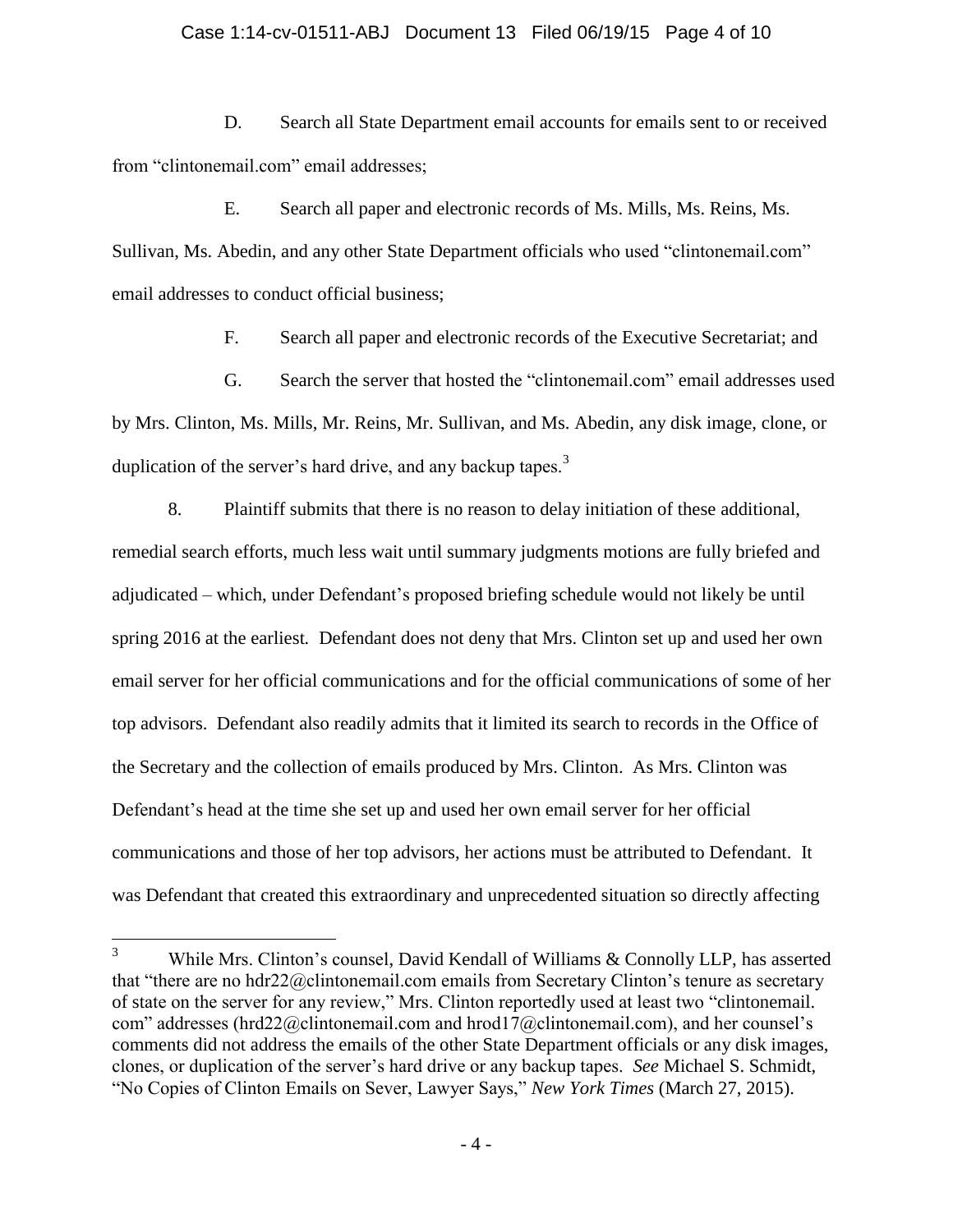#### Case 1:14-cv-01511-ABJ Document 13 Filed 06/19/15 Page 5 of 10

Defendant's response to Plaintiff's FOIA request, and Defendant must be required to remedy it forthwith, not in a year or so in the future.<sup>4</sup> Nor are costly and time consuming summary judgment motions the only mechanism available to the Court to provide relief. The Court has ample inherent power to act.

9. Plaintiff also objects to the lack of information provided by Defendant about the use of non-"state.gov" email addresses by Mrs. Clinton and several of her closest advisors to conduct official business and the obvious impact of that use on Defendant's response to the request. Mrs. Clinton readily acknowledges that her use of a non-"state.gov" email address "was widely known to the over 100 Department and U.S. Government colleagues she emailed."<sup>5</sup> Even President Obama exchanged email with Mrs. Clinton using her "clintonemail.com" email address.<sup>6</sup> Yet at no point did Defendant apprise Plaintiff or the Court about Mrs. Clinton's use of a non-"state.gov" email address or how that use undoubtedly affected Defendant's search efforts. After the March 2, 2015 revelation, Plaintiff made three requests to Defendant – on March 7, 2015, April 10, 2015, and again on May 27, 2015 – for information about the use. The only response Plaintiff received was a boilerplate assertion that Defendant was "conducting searches and performing reviews reasonably calculated to uncover all documents in its possession and control" and that it "may have significant additional information" to share before its final

- 5 -

 $\frac{1}{4}$ FOIA creates a statutory duty to search for and produce responsive documents in a timely manner. 5 U.S.C. § 552(a)(6)(A).

<sup>5</sup> Hillary Clinton, *Statement from the Office of Former Secretary Clinton* (March 10, 2015), available at http://insider.foxnews.com/2015/03/10/read-hillary-clintons-office-releasesqa-email-controversy.

<sup>6</sup> Devin Dwyer, "President Obama Knew Hillary Clinton's Private Email Address, But Not Details of Server," *ABC News* (March 9, 2015).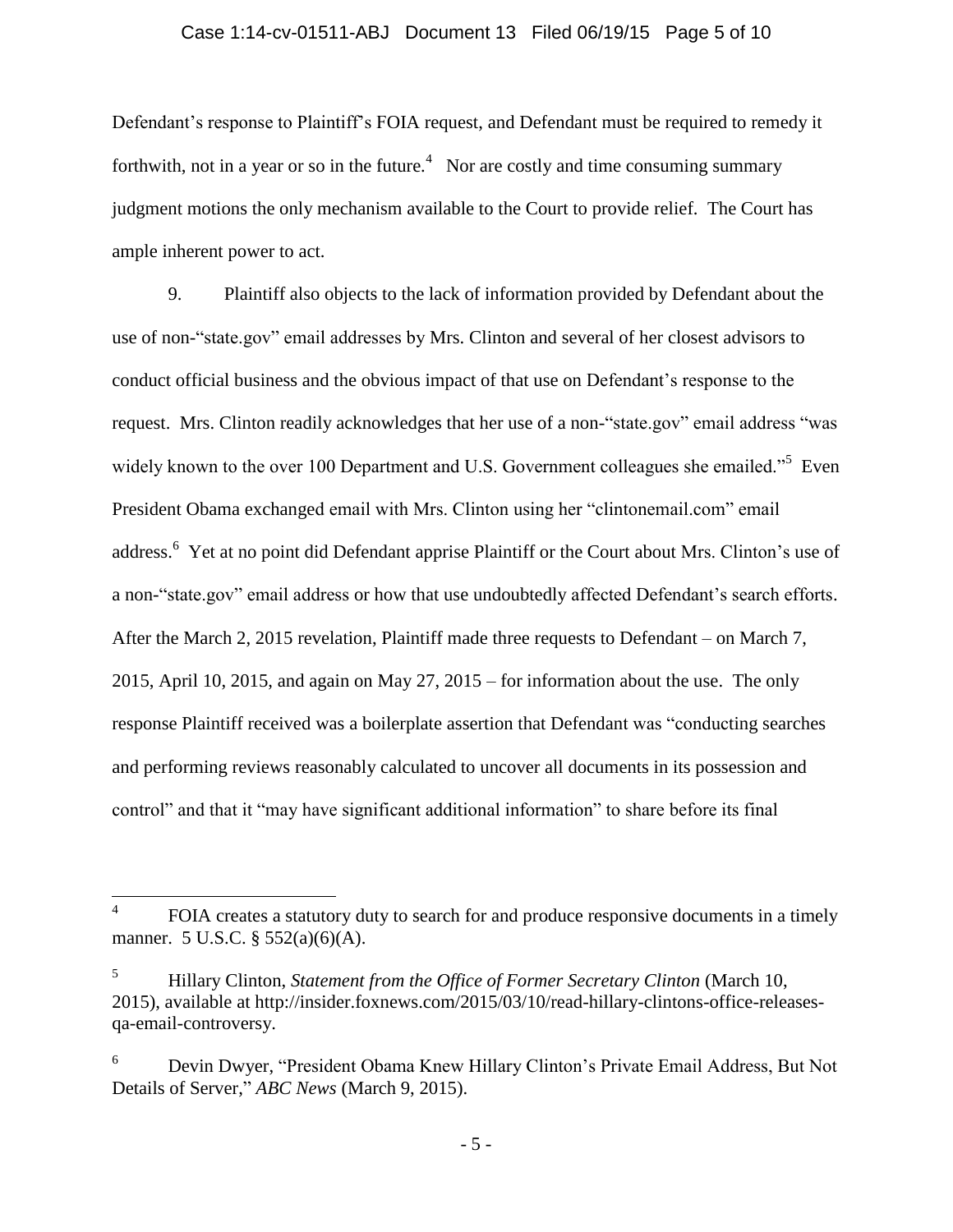#### Case 1:14-cv-01511-ABJ Document 13 Filed 06/19/15 Page 6 of 10

production. No such information was ever provided.<sup>7</sup> Defendant's failure to provide basic information to Plaintiff has caused needless delay and hindered the ultimate resolution of this lawsuit, which Defendant's own proposed briefing schedule bears out. Had Defendant provided Plaintiff with timely, meaningful information about the email server, at least some of the present dispute over remedial search efforts could have been avoided or resolved in a more timely manner. Going forward, Defendant should be required to provide regular, substantive updates to Plaintiff and the Court about its efforts to satisfy its FOIA obligations. *See*, *e.g.*, Order, *Judicial Watch, Inc. v. Internal Revenue Service*, Case No. 13-1559 (D.D.C. July 10, 2014) (requiring agency to submit declarations about its effort to recover allegedly "lost" email responsive to FOIA request); Order, *Judicial Watch, Inc. v. Internal Revenue Service*, Case No. 13-1559 (D.D.C. Aug. 14, 2014) (requiring agency to submit further declarations about its effort to recover allegedly "lost" email responsive to FOIA request).

10. Plaintiff also objects to Defendant's proposed briefing schedule. While Plaintiff submits that summary judgment should be held in abeyance until adequate, remedial search efforts have been be completed, only 83 records have been withheld in full or in part. Creating a *Vaughn* Index for this relative handful of records should not require such a lengthy briefing schedule. Plaintiff also is willing to accept a draft *Vaughn* Index in order to try to narrow disputes over claims of exemption.

<sup>7</sup> Plaintiff does not understand Defendant's references to discovery. Plaintiff's requests for information about Defendant's search efforts following the March 2015 revelations about Mrs. Clinton's email practices and the practices of her top advisors was not fact discovery under Rule 26. Nor is Plaintiff's request to be kept apprised of additional, remedial search efforts. They were (and are) reasonable efforts by Plaintiff to try to advance this litigation in an efficient and expeditious manner.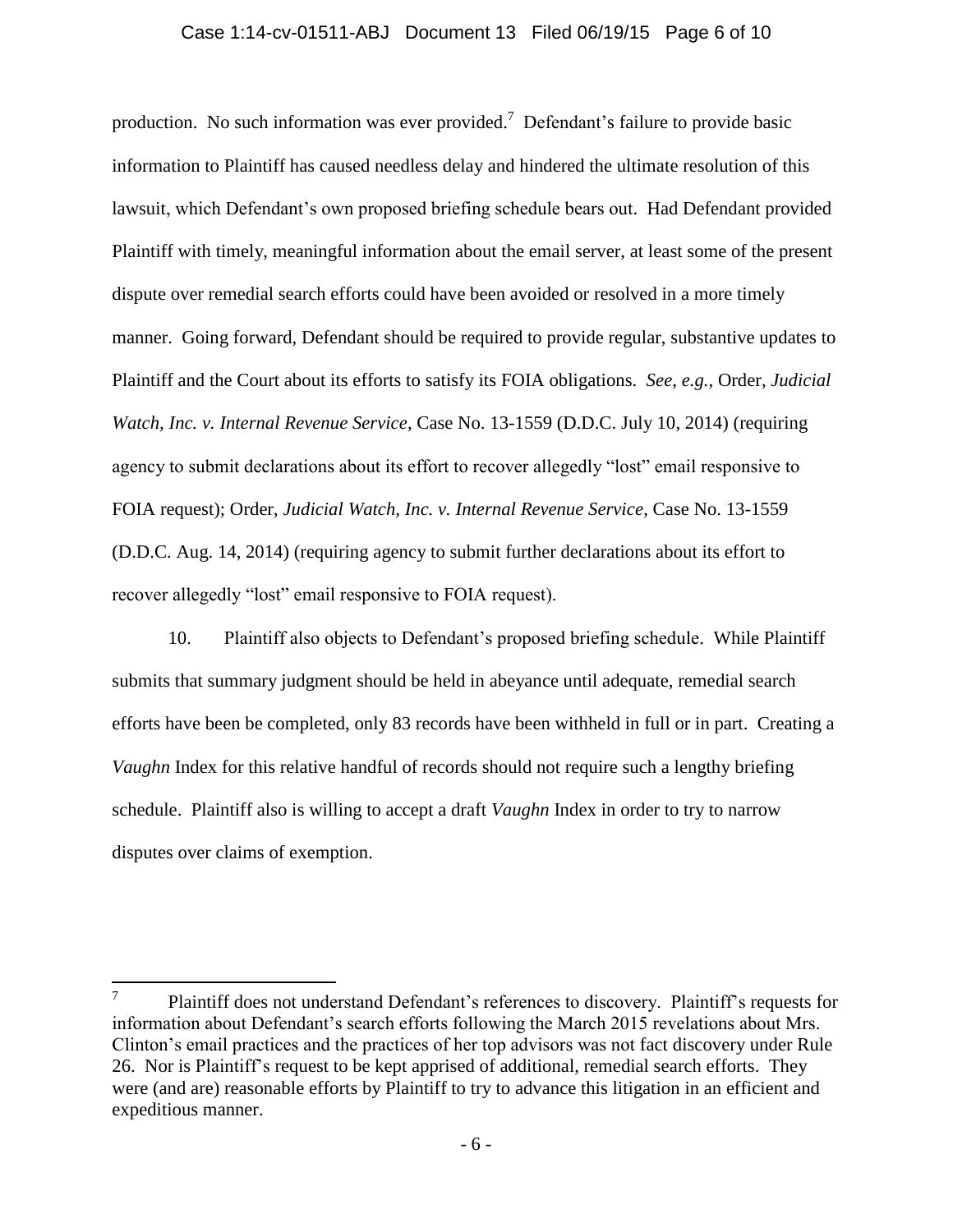### **Defendant's Further Statement**

11. Defendant believes it has conducted "search[es] reasonably calculated to uncover all relevant documents" in its custody and control. *Weisberg v. Department of Justice*, 705 F.2d 1344, 1350-51 (D.C. Cir. 1983). Plaintiff disagrees. The appropriate way to proceed is for the parties to file motions for summary judgment and follow-up briefs to present to the Court, in a fully fleshed out and researched manner, the factual and legal arguments in support of each party's positions. Defendant therefore respectfully proposes the following briefing schedule:

- (a) Defendant's summary judgment motion due by October 2,  $2015$ ;<sup>8</sup>
- (b) Plaintiff's opposition to motion for summary judgment, and any cross-motion for summary judgment, due by November 13, 2015;
- (c) Defendant's combined reply and opposition to any cross-motion for summary judgment due by December 11, 2015;
- (d) Plaintiff's reply in support of any cross-motion for summary judgment due by January 8, 2015.

In support of its recommendation, Defendant states the following:

 $\overline{a}$ 

12. Rather than propose a schedule for further proceedings, Plaintiff has instead sought extraordinary relief from the Court. First, it has asked the Court to order Defendant to produce discovery. *See* ¶¶ 7.A-B, *supra*. Second, it has asked the Court to order Defendant to conduct additional searches. *See* ¶¶ 7.C-G. Such requests for relief are inappropriate without a written motion that states with particularity the grounds for seeking the order, *see* Fed. R. Civ. P.

<sup>&</sup>lt;sup>8</sup> Because of the number of documents from which information has been withheld pursuant to the FOIA, and because of the complex issues Plaintiff raises regarding the adequacy of the search, Defendants estimate that it will take until September 4, 2015 for the Department of State to produce a search declaration and *Vaughn* index explaining the basis for withholdings from responsive documents.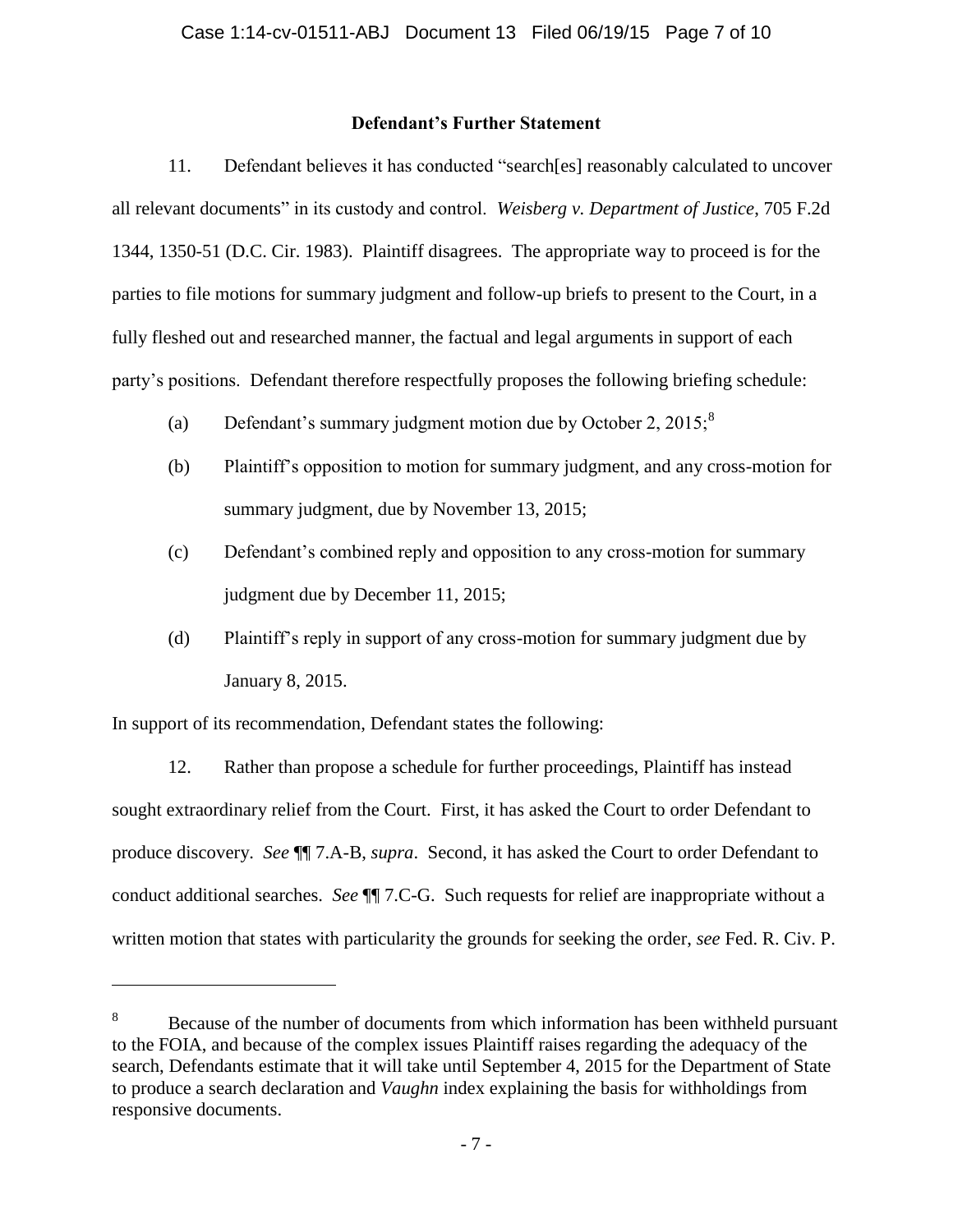#### Case 1:14-cv-01511-ABJ Document 13 Filed 06/19/15 Page 8 of 10

7(b), and, under this Court's local rules, without a proposed order, Local Civil Rules 7(c), a statement of specific points of law and authority included with the motion, *id.* 7(a), and time for Defendant to file a written opposition, *id.* 7(b). Plaintiff should not seek, nor be granted, relief without filing a proper motion. Moreover, Plaintiff's requests for discovery and additional searches via a status report, rather than via written motion, are particularly inappropriate in a FOIA case before summary judgment briefing.

13. Discovery is granted only rarely in FOIA cases, and only after Defendant has submitted declarations and Plaintiff has made some showing that those declarations are inadequate or submitted in bad faith.<sup>9</sup> Schrecker v. U.S. Dep't of Justice, 217 F. Supp. 2d 29, 35 (D.D.C. 2002) *aff'd*, 349 F.3d 657 (D.C. Cir. 2003). Plaintiff has not—indeed, could not possibly have, given that it seeks to deny Defendant the opportunity to submit its declarations before discovery is ordered—made a showing sufficient to "impugn [defendant's] affidavits or declarations, or provide[ed] some tangible evidence that an exemption claimed by [defendant] should not apply or summary judgment is otherwise inappropriate." *Carney v. United States Dep't of Justice*, 19 F.3d 807, 812 (2d Cir.1994) (citing *Goland v. CIA*, 607 F.2d 339, 355 (D.C.Cir.1978)). Rather than seeking discovery via a status report, Plaintiff should present any objections it may have concerning the search declarations when it opposes Defendant's motion for summary judgment and, at that time, cross-move for discovery. *See Miscavige v. I.R.S.*, 2 F.3d 366, 369 (11th Cir. 1993) (finding that "[g]enerally, FOIA cases should be handled on motions for summary judgment" in rejecting plaintiff's "early attempt" to litigate discovery

<sup>&</sup>lt;sup>9</sup> Plaintiff expresses confusion over the characterization of its request for information as discovery. Plaintiff seeks information to support its argument that additional searches should be conducted; that is, information "relevant to [its] claim." *See* Fed. R. Civ. P. 26(b)(1) (defining the scope of discovery).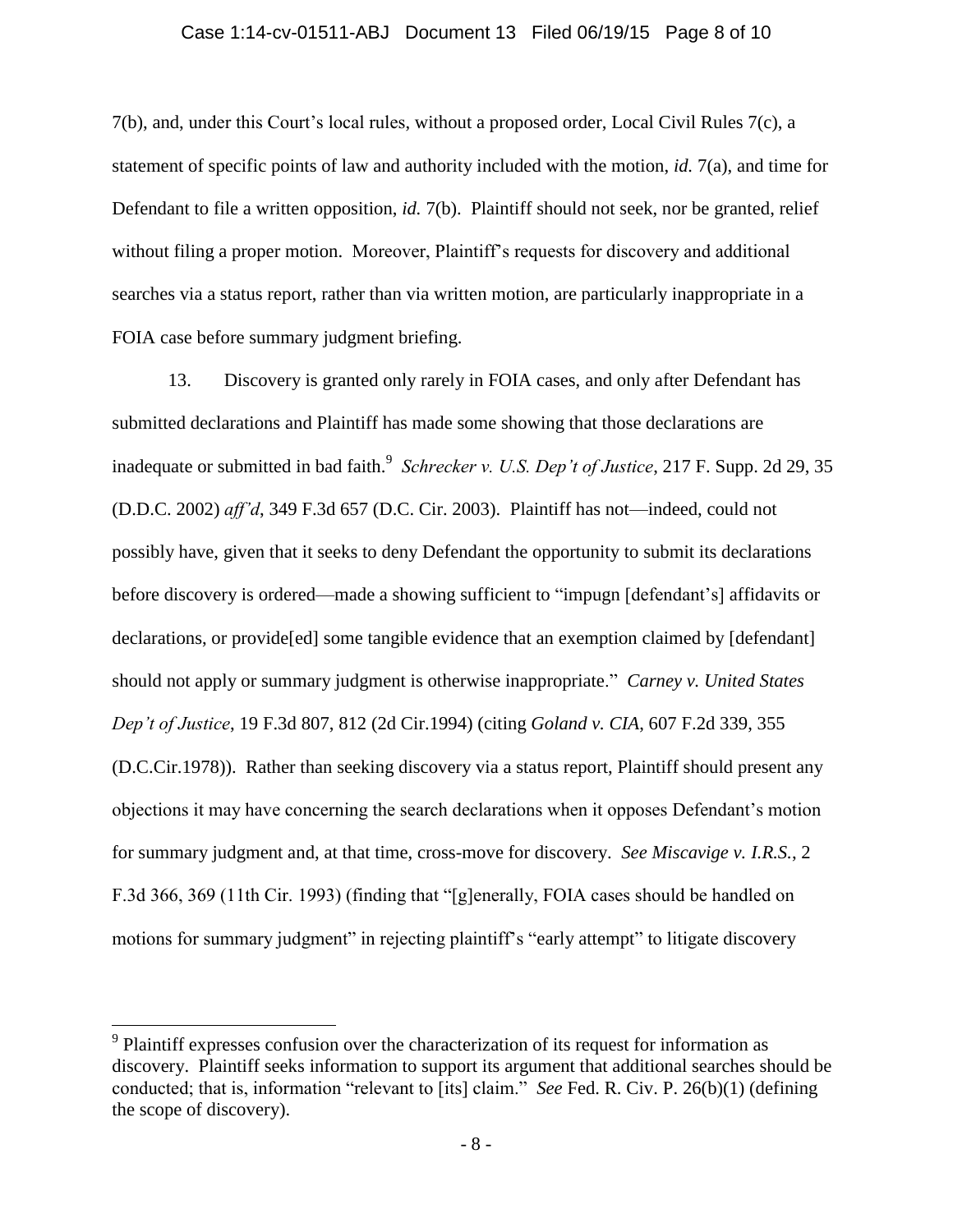# Case 1:14-cv-01511-ABJ Document 13 Filed 06/19/15 Page 9 of 10

before "the government has first had a chance to provide the court with the information necessary to make a decision").

14. Plaintiff's attempt to short-circuit the summary judgment briefing process is even more improper with respect to the searches it requests. The relief Plaintiff seeks goes to a central issue in any FOIA case, the adequacy of the search for responsive records, an issue that is typically resolved on summary judgment. On summary judgment, "[a]n agency fulfills its obligations under FOIA if it can demonstrate beyond material doubt that its search was 'reasonably calculated to uncover all relevant documents.'" *Valencia–Lucena v. Coast Guard*, 180 F.3d 321, 325 (D.C.Cir.1999) (quoting *Truitt v. Dep't of State*, 897 F.2d 540, 542 (D.C.Cir.1990)). Absent contrary evidence, an agency's declarations that explain the scope and method of its search "in reasonable detail" are sufficient to show that an agency complied with FOIA. *Perry v. Block*, 684 F.2d 121, 127 (D.C.Cir.1982). And yet Plaintiff seeks extraordinary relief—including an order that Defendant seize and search the property of a private citizen who is not a party to these proceedings, ¶ 7.G, *supra*, and that Defendant search the email accounts of as many as 24,000 employees,<sup>10</sup> ¶ 7.D, *supra* (demanding Defendant search "all State") Department email accounts")—without any briefing or opportunity for Defendant to submit an affidavit.

15. Even if the Court believes that the issues Plaintiff raises should be addressed before summary judgment proceedings begin, there should still be detailed briefing. At minimum, Plaintiff should be required to submit a proper motion for relief, and Defendant should be allowed enough time to file an appropriate response.

 $10$  According to the Defendant's web site, there are some 13,000 employees in the Foreign Service and more than 11,000 in the Civil Service at the Department of State. http://careers.state.gov/learn/what-we-do/mission.